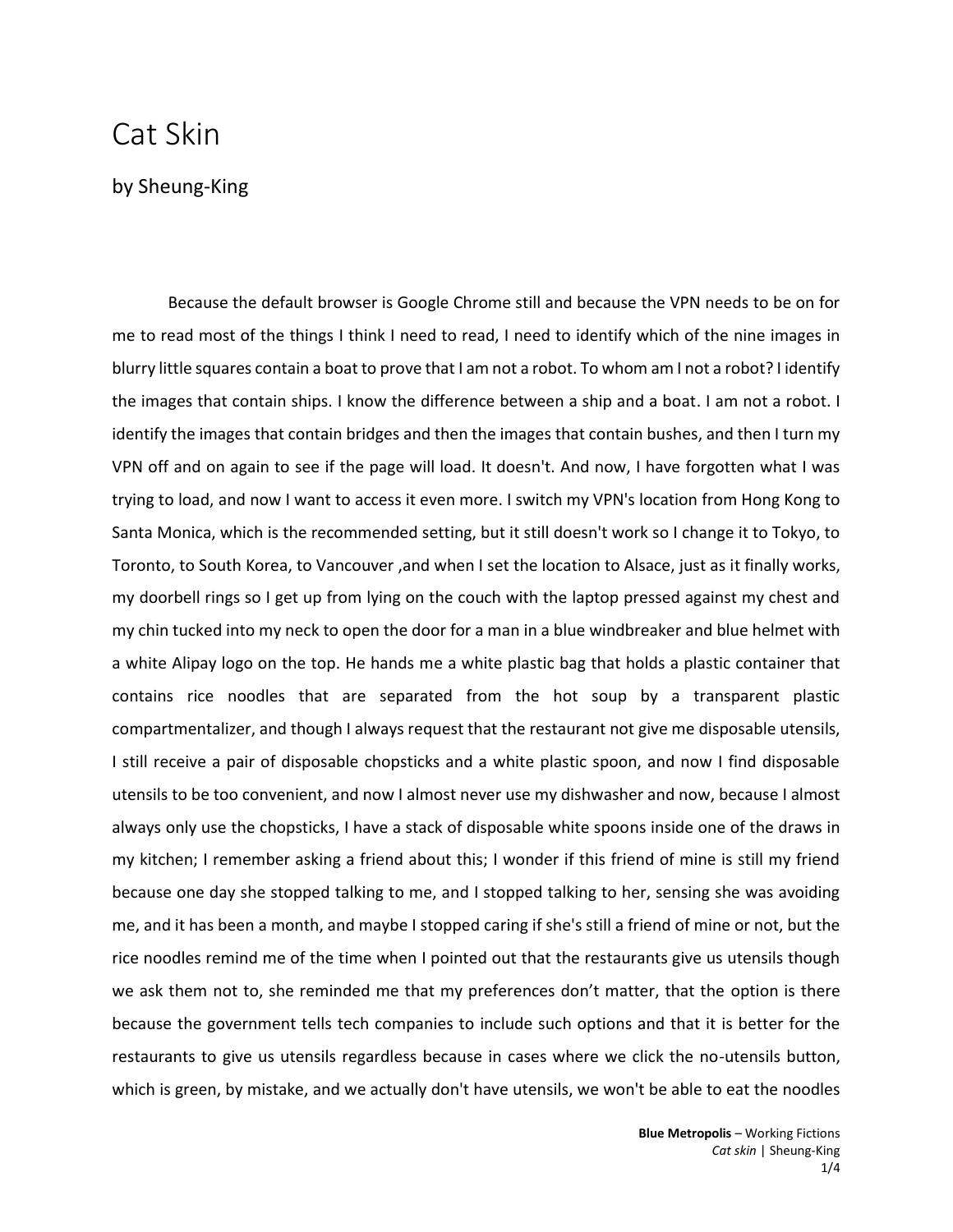and we'd blame the restaurant for not giving us utensils, and we will be mad at them, and because we won't get to eat the noodles, we won't know how good the noodles are and we won't order noodles from them again.

It is better to prevent problems than to solve them later. It is easier to prevent problems than to solve them later. It is common practice to anticipate problems. It is common practice to make rules to prevent problems because the problems rules cause are problems that can be anticipated.

Maybe I should start cooking at home. Maybe I should buy a cat. Maybe *Pedagogy of the Oppressed* is useless for international school teachers who teach rich kids. If I give them tests all the time, maybe fewer of them will be playing on their phones. Maybe none of that will work. Maybe I should turn off my VPN and start browsing for stuff I think I need on Taobao. Maybe I'm a bad teacher. Maybe I should take a shit. Maybe the article I was trying to load is from the New York Times, which is *very* blocked, but maybe it doesn't matter that I can't access the article; maybe not too many people around me will be able to read the article either and maybe the noise, the metallic noise of the subway train slowly slowing down as it reaches the subway station downstairs from my apartment the sound of metal scratching against metal—is making me want to have sushi instead; maybe the noise is making me want to die.

 I pick from a new set of blurry images the ones that display fire hydrants. Another train passes by. Maybe I actually like the noise of metal scratching against metal. I used to sit on my grandmother's balcony in her old apartment, in Kowloon, in Hong Kong, in the early 2000s, where there were too many cars and minibuses and double-deckers and trains and people and buildings. There were way too many buildings, and they were very close to each other and there was always construction, and maybe, because it is impossible to clearly identify one noise from another, I enjoyed sitting on the balcony watching, amidst that chaos, amidst that peace, the subway passing by from between the gaps of the old residential buildings. I was twelve or thirteen and eight and I am now remembering the noise of Hong Kong as a child in Hong Kong, but now I am an adult, a Hong Kongese-Chinese-Canadian adult working in Shenzhen, in China, in 2021 thinking about Hong Kong and remembering the fact that at some point, when I was eight, or thirteen, or twelve, my grandfather passed away and my grandmother moved to the same private apartment complex as my parents, near the Hong Kong International Airport, where there was less noise. I could hear the sound of planes but could not see them.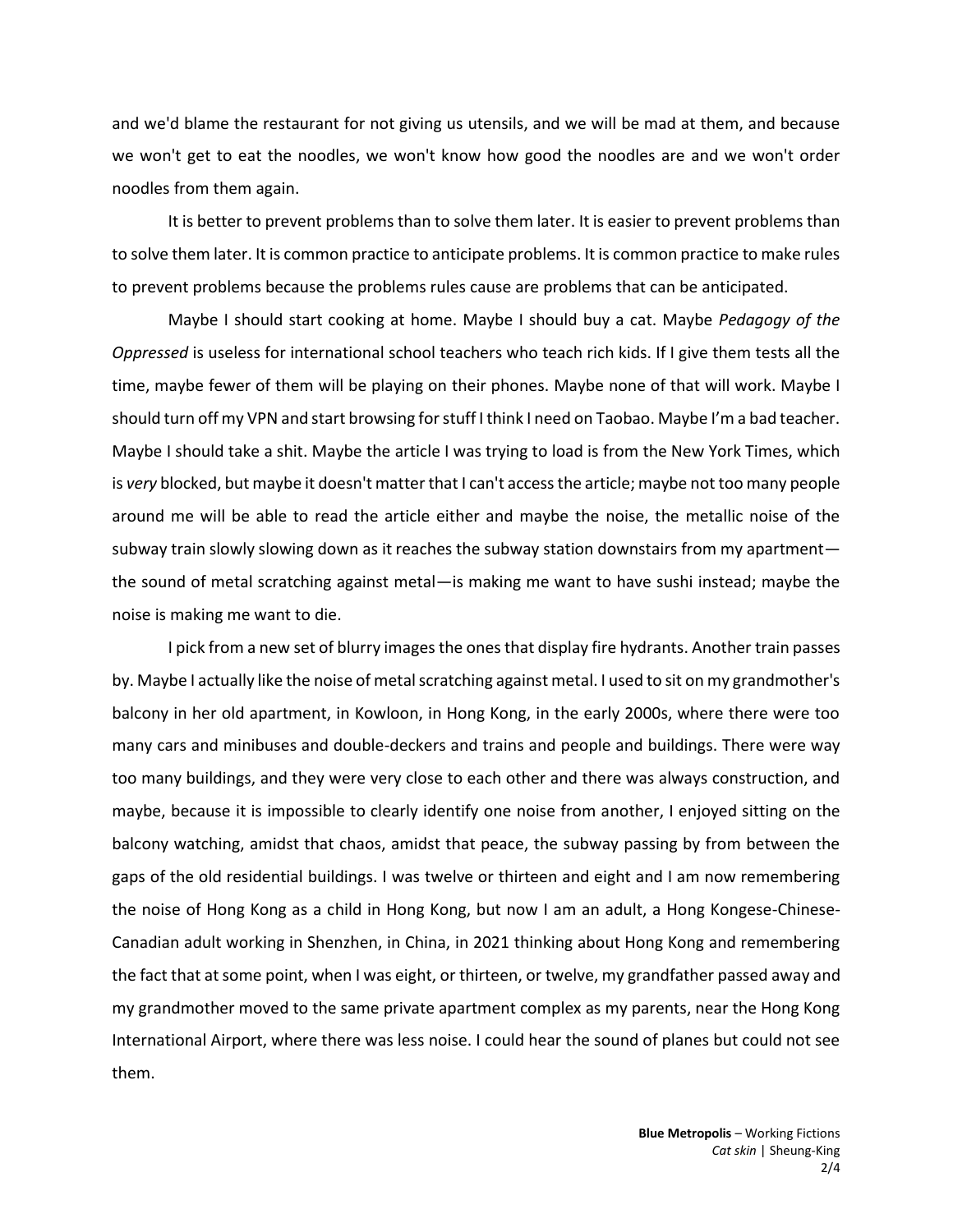I learned this today: the twelve-year-old boy I interviewed and admitted to the school I work at shoved his fingers up another kid's asshole during gym class. I did not see this happen; I think about it as I take a shit. This boy also told a teacher that on September 18<sup>th</sup> he placed the Japanese Flag on the floor and stepped on it, and on his first day at school, when he was asked to draw the map of China, he included Vietnam. I saw the map he drew and my colleague stopped this student from continuing to draw the map when he tried to expand the Chinese border to include all of Mongolia, and because when the other students asked him why his map is shaped differently, he started talking about how we need to expand our borders and the other students became afraid thinking that we soon need to go to war so as to conquer more territory, so as to put pressure on the Japanese, so as to fight the Americans. We later learned from this student's parents that he learned all of this from TikTok and bilibili.

It is better to cause problems.

 The friend I thought a moment ago was no longer my friend WeChats me, asks me if I want to grab a drink at a place where a friend of hers, who is rich and young and male and has, she says in the voice message, questionable taste in shoes and a bottle he needs to finish before midnight or else the bar will keep it, and when I arrive at the bar my friend is alone and her friend has just left with her other friend, leaving behind the bottle of whiskey, which is Taiwanese. I do not ask my friend if she is still my friend. We talk about a thing, and that one thing leads to another thing, and at some point she starts telling me about this school she once worked at when she came back to China after finishing her Master's in the US or the UK or Canada or Australia. She tells me about how terrible this school was and how the president, who is a businessman franchising this school, would ask young Chinese women, teachers, to sing for him in revealing black dresses on Thanksgiving and Christmas and Easter and he likes it when people call him 關董 (President Kwan). Basiz School (I'm certain I'm not spelling it right) has schools across China. They know that parents, like expat teachers and parents, have money and parents have kids and, to prevent any potential financial problems, the school needs to be compatible with existing problems, need to make sure money is made, and for schools to make money in China those who teach English must be white, and those who are white get a full week off to attend their sister's wedding in Arizona whereas a local teacher, who is pregnant and wants one day off to go to the hospital with her husband, gets her request rejected by her manager, who is Chinese.